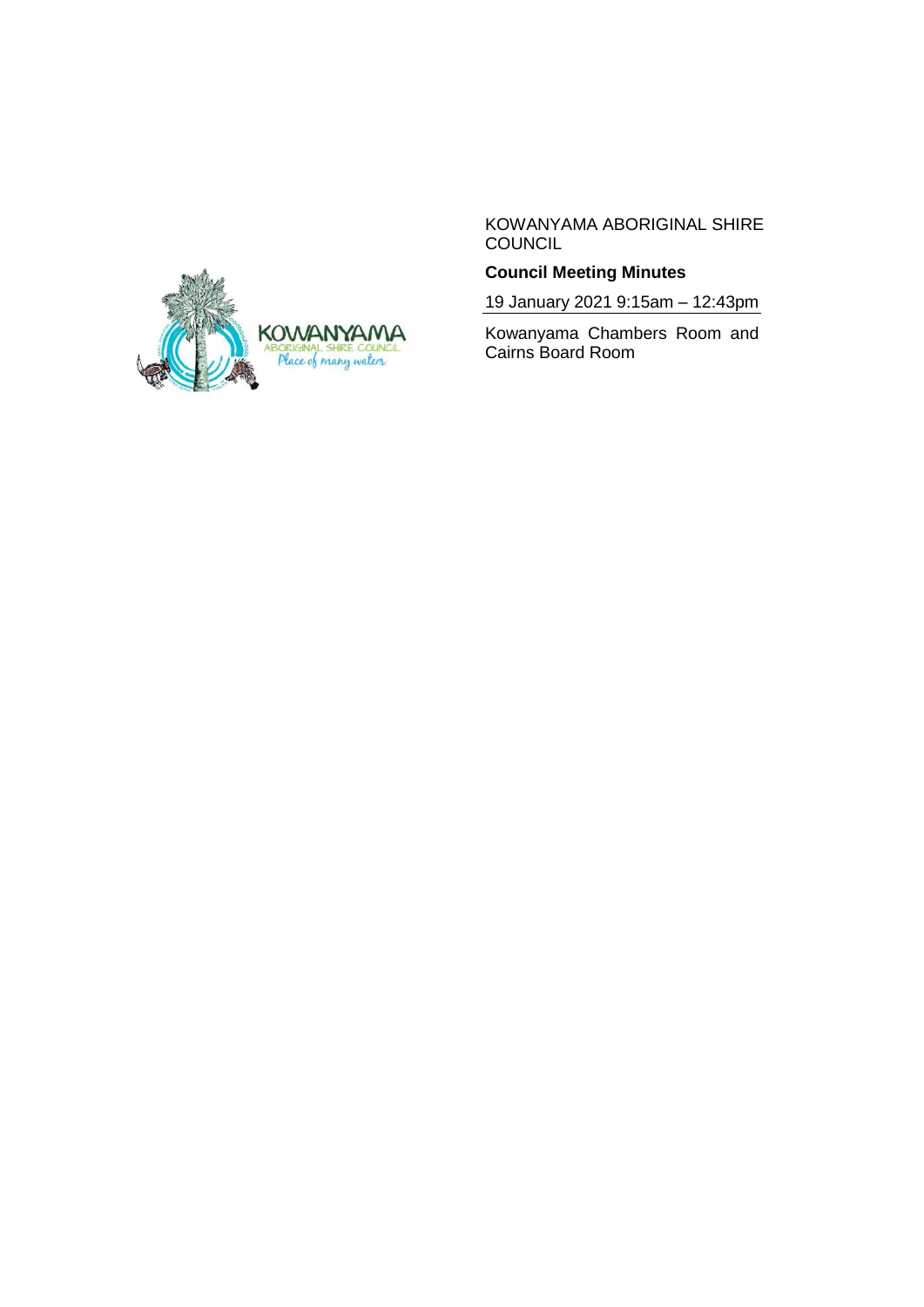# **Present:**

# **Councillors**

Mayor Robbie Sands (Chair) – Kowanyama Boardroom

Deputy Mayor Cameron Josiah (Councillor) – Kowanyama Boardroom

Cr Teddy Bernard (Councillor) – Kowanyama Boardroom

Cr Jacob Elroy Josiah (Councillor) – Kowanyama Boardroom

## **Executive**

Dr Chris McLaughlin, Acting Executive Manager Governance and Operations (A/EMGO) – Cairns Boardroom

Andrew Hay, Executive Manager Finance (EMF) – Cairns Boardroom

Jacqui Cresswell, Acting Executive Manager Roads, Infrastructure & Essential Services, (EMRIES)

Kevin Bell, Executive Manager Community Services (EMCS)

# **Apologies**

Cr Richard Stafford (Councillor)

Gary Uhlmann, Chief Executive Officer (CEO)

Christine Delaney, Executive Manager Human Resources (EMHR)

## *Meeting Commenced: 9:15am*

## **1) Crime and Corruption Commission of Queensland (CCC) Corruption Strategy – Discussion**

- Members of the CCC joined the Council Meeting via teleconference to discuss with Council regarding the CCC Strategy.

# **2) Welcome (10:38am)**

The Mayor welcomed the Councillors and Executive team to the meeting.

| <b>RESOLUTION - Apologies</b>                      | <b>Moved: Cr Sands</b><br><b>Seconded: Cr Cameron Josiah</b> |
|----------------------------------------------------|--------------------------------------------------------------|
| That the council accepts apologies from Councillor | <b>MOTION CARRIED:</b>                                       |
| <b>Richard Stafford</b>                            | <b>All</b>                                                   |

#### **3) Minutes**

| <b>RESOLUTION - Minutes</b>                                                                  | <b>Moved: Cr Sands</b>                         |
|----------------------------------------------------------------------------------------------|------------------------------------------------|
| Minutes from previous Council Meeting 16                                                     | <b>Seconded: Cr Cameron Josiah</b>             |
| December 2020<br><b>Minutes</b><br>That the above minutes be adopted as true and<br>accurate | <b>MOTION CARRIED:</b><br><b>All in favour</b> |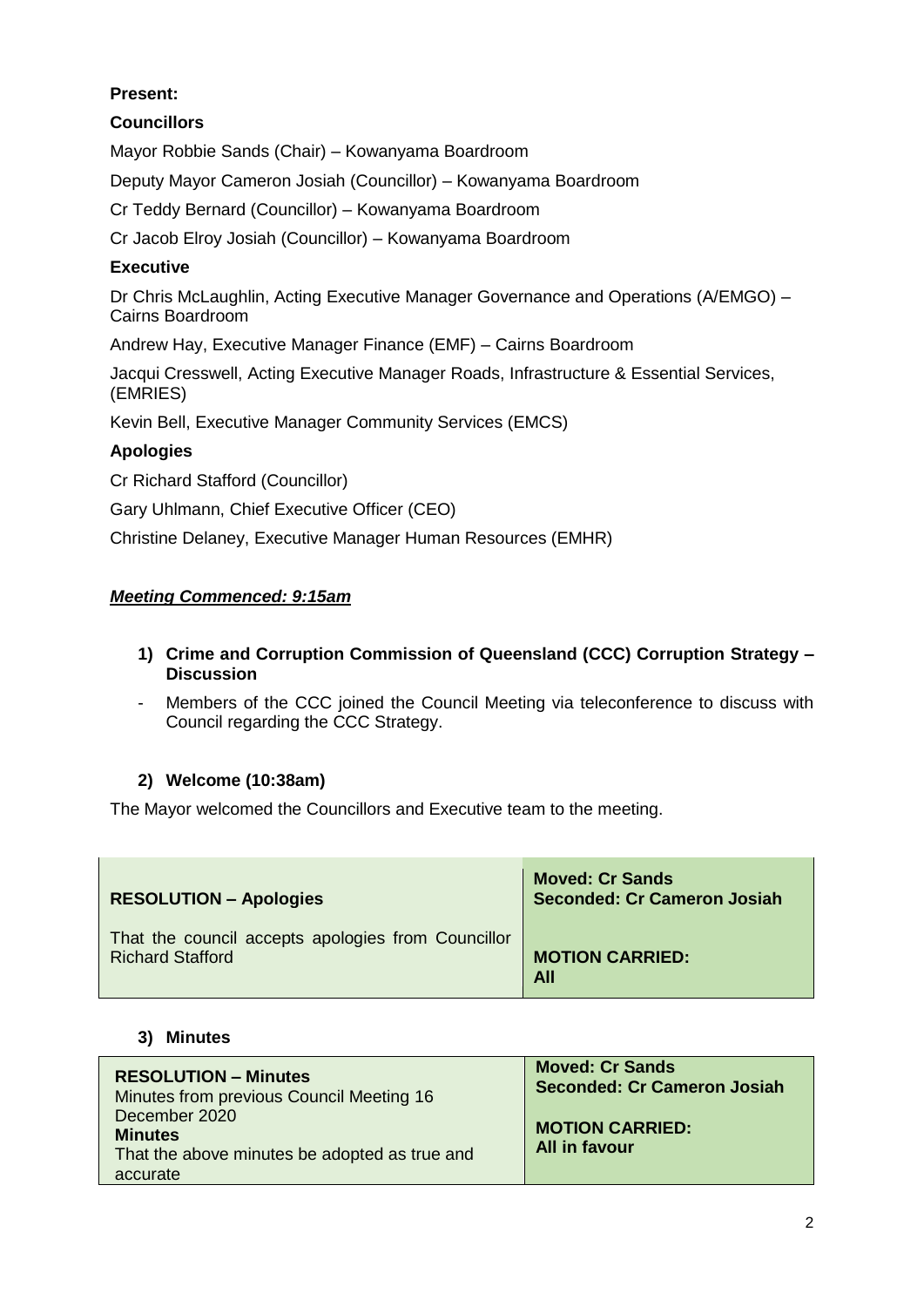# **4) Current and Ongoing Action Items**

Dr Chris McLaughlin presented the current list of Action Items.

Action Items were noted in Council Meeting.

- Action Item for men's shed opening changed name as requested
- Food at Airport EMF to follow up on sale of food items at the Airport

# **5a) Chief Executive Officer**

#### **i) Information Report**

Mr Kevin Bell presented CEO information report. Report was noted and tabled.

- Cyclone Imogen LDMG held a number of meetings to well prepare community
- Co-Vid19 re-appeared in Brisbane. Questions were raised to DDMG and meeting with the Chief Health Officer (CHO) was organised regarding procedures for community
- Dump rubbish was being dumped at gates and outside the rubbish tip as the ground in the dump was very muddy, so community members were unable to drive into the dump
- Christmas Event over 300 presents were given to the children of community and the event went very well
- Sports & Recreation Lease was not accepted
- Council is moving forward with the Cattle Company
- House Fire A council house on Katter Lease land was burnt down over the Christmas break.

#### **5b) Acting Executive Manager Governance & Operations**

#### **i) Information Report**

Dr Chris McLaughlin presented EMGO information report. Report was noted and tabled.

- Cattle Company Council is now the owner of all cattle and cattle company infrastructure and cash. Meeting to be organised between CEO, Mayor and A/EMGO re strategy. Actions from that meeting will be taken to the next council meeting.
- Risk Management Workshop workshop to be conducted in line with the monthly Council Ordinary Meeting.
- Sports & Recreation (KSRA) Lease the lease was not accepted by 31 December 2020 deadline. Next action will be for the CEO to speak with the Chair of the KSRA.
- Aviation Services Australia Lease 12-month lease provided to Council for consideration. It is anticipated within that 12-month period decommissioning will occur.
- Records Management System Multi-Factor Authentication (MFA) has been rolled out for security purposes.
- IT Plan Meeting scheduled for February to begin to develop an IT Plan for 2021 focusing on IT infrastructure.
- Flood Mapping Co-funding from DATSIP and Council to develop flood mapping for Kowanyama.
- Social Housing Waiting on response from State Government Ministers and Director General's regarding the Option 3 (Sub-Lease). Could possibly take up to 3 months to receive a response.
- Township Mapping Hard copy of maps will be provided.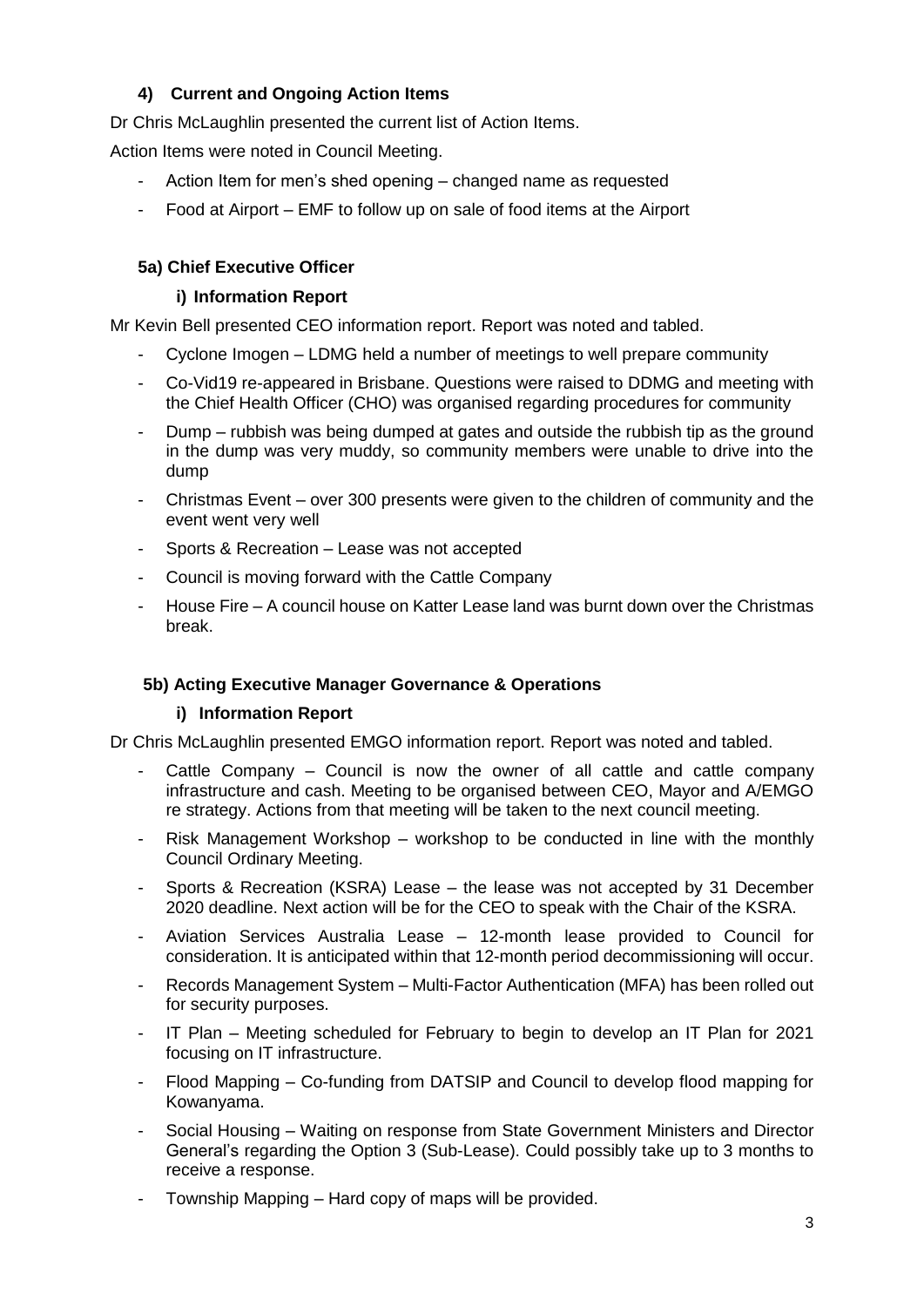- New Social Housing Builds Awaiting designs to be submitted to Councillors prior to approval. The size of blocks, mango tree in middle of a block are few issues that need to be sorted.
- Annual Report is now available on the Council website and 50 hard copies to be printed.
- Operational Plan Update Q2 Council will receive an update of achievements against its endorsed Annual Operational Plan in February 2021 for the period 1 October – 31 December 2020.

Action Item: Cattle Company – CEO, Mayor and A/EMGO to workshop early next week

Action Item: Records Management – local indigenous people to work with Matt Fox

Action Item: Flooding issues in community – would be a good time to visit community now as all rivers are up

# **ii) Agenda Report**

## **Statutory Policy 13 – Complaints Management Policy (Stat 13)**

Dr Chris McLaughlin presented Agenda Report to Council:

| <b>RESOLUTION</b><br>That Council endorse the Complaints Management<br>Policy - Statutory Policy 13 | <b>Moved: Cr Sands</b><br>Seconded: Cr Jacob Josiah |
|-----------------------------------------------------------------------------------------------------|-----------------------------------------------------|
|                                                                                                     | <b>MOTION CARRIED:</b><br><b>All in favour</b>      |

*Cr Teddy Bernard left meeting room at 11:19am and returned 11:20am*

#### **5c) Executive Manager Finance**

# **i) Information Report**

Mr Andrew Hay presented EMF information report. Report was noted and tabled.

Quarterly financials – Key Points:

- Carbon Farming & RISE funding has been received
- Bakery is now baking bread for the CEQ Store so an upward improvement in profit
- Blue Café stocktake to be undertaken on Café supplies within the next few weeks
- Post Office Have spoken with the Regional Manager regarding what else can be sold out of the Post Office. Could possibly formulate a new annex area near the ATM
- Accommodation Centre is doing well
- Batching Plant Requires more assessing. Investigating new options.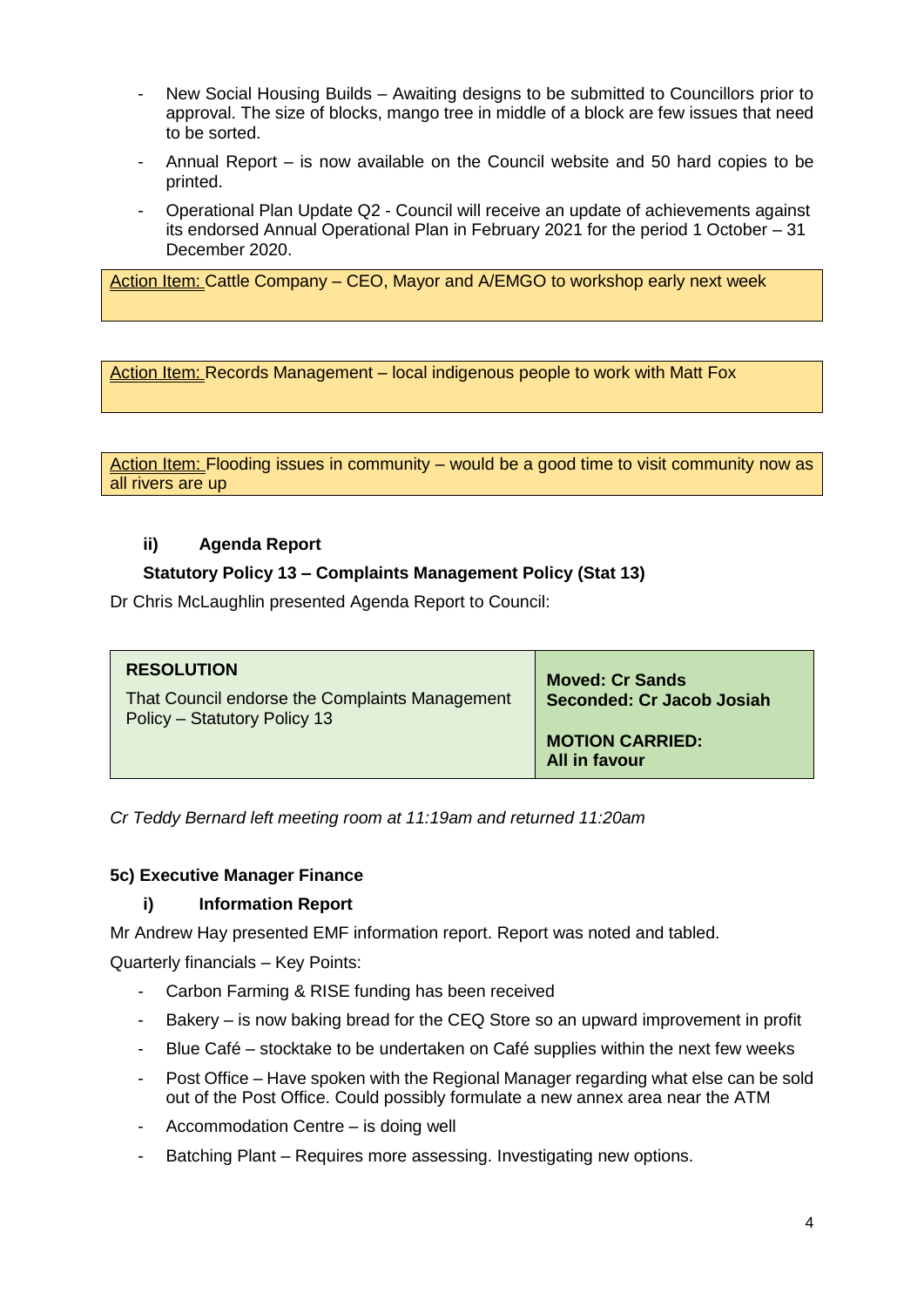Action Item: EMCS – to obtain Australia Post catalogue for what can be sold in the Post Office

- Possible separate licenced area in Australia Post to sell more products

## **5d) Executive Manager Roads, Infrastructure and Essential Services**

### **i) Information Report**

Ms Jacqui Cresswell presented EMRIES information report. Report was noted and tabled.

- Roads Planning has already commenced on the 2021 roads program, including a VFM (Value for Money) project to cement part of Pindi St.
- Building Services Michael Leslie has commenced in the Building Services role along with the Essential Services Manager role to assist until the position is filled. Pamela Lumsden will assist Michael with major building projects.
- Capital Projects 352 Chellikee St and 342 Uwelkoril St have both been damaged by fire. 342 Uwelkoril is a Katter Lease property with council being liable for the insurance excess.
- 342 Uwelkoril St House Fire Upgrade was scheduled for early December but got pushed back to January and now cannot be done.
- Duplexes Waiting on plans from architects. Have also asked Qbuild for any duplex designs they may have. Some issues raised, being disabled access and mango tree in middle of 1 property
- Airport Mask regulation at the airport has caused a bit of unrest in community as people do not want to wear them.
- Workshop Evanda is starting at the workshop on a trial basis.
- Animal Management The vet will be in community from the 15 Feb 21 to 17 Feb 21. Dogs in community are having issues with mange.

Mayor had some discussion points on report:

- Workshop are we able to start private work as community cars really need to be repaired as well. Is it possible to get visiting mobile mechanic to help with getting vehicles repaired?
- Duplex Construction some blocks in community are quite small and may not fit a duplex. Traditional Owners (TO's) have said to not cut down the mango tree.

#### **5e) executive Manager Community Services**

#### **i) Information Report**

Mr Kevin Bell presented EMCS information report. Report was noted and tabled.

- Christmas party for the youth and families in community was a success
- Community was visited by Member of Cook Cynthia Lui
- Completion of HACC centre renovations  $-$  looks excellent  $-$  clients living in are appreciating the outside common area.
- Sport and Recreation staff were upskilled and undertook Bronze Medallion training with Swim QLD.
- Department of Human Services have postponed their visit due to sorry business are looking to re-schedule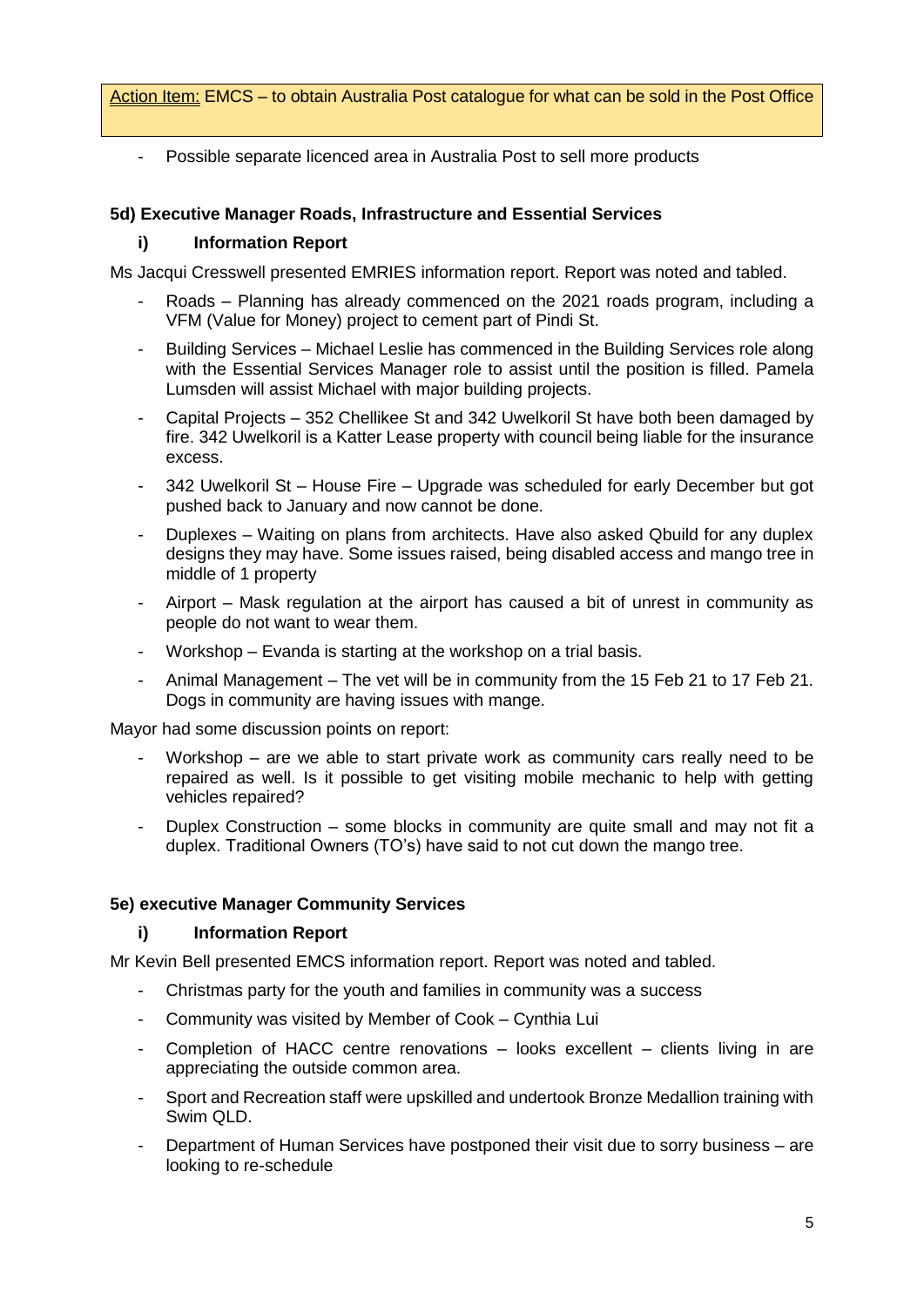*Deputy Mayor Cameron Josiah left meeting room at 12:06pm and returned at 12:07pm*

## **5f) Executive Manager Human Resources**

#### **i) Information Report**

Mr Kevin Bell presented the EMHR information report. Report was noted and tabled.

- New appointments in December Sport & Recreation Holiday Program Support Staff, Aged Care Cook and Purchase Store
- Nine (9) current job vacancies
- First Aid training arranged for January 2021 staff from: Accommodation Centre, Women's Services, Aged Care Centrelink, Post Office, Radio Station, Community Police & Cairns Office)
- 1 new incident house fire, building destroyed (342 Uwelkoril St)

Mayor had a discussion point on report:

- RISE Relationship to apply for jobs should not be forced to go through RISE
- Assessment should be made on a case-by-case basis

Action Item: EMHR and CEO to present RISE agreement at next Council Meeting

- RISE has a joint venture arrangement with Council – applications need to be the same all applicants

Action Item: EMHR – can defibrillator training be included in the First Aid training.

Action Item: EMHR – require more defibrillators available across all work places

Further training required for Co-ordinators to upskill – especially for David Raymond and Evans Josiah. Management courses etc to help better their positions so they can keep moving up in their careers

Action Item: EMHR – relevant leadership courses to be sourced for new co-ordinators

**Council Meeting Closed: 12:33pm**